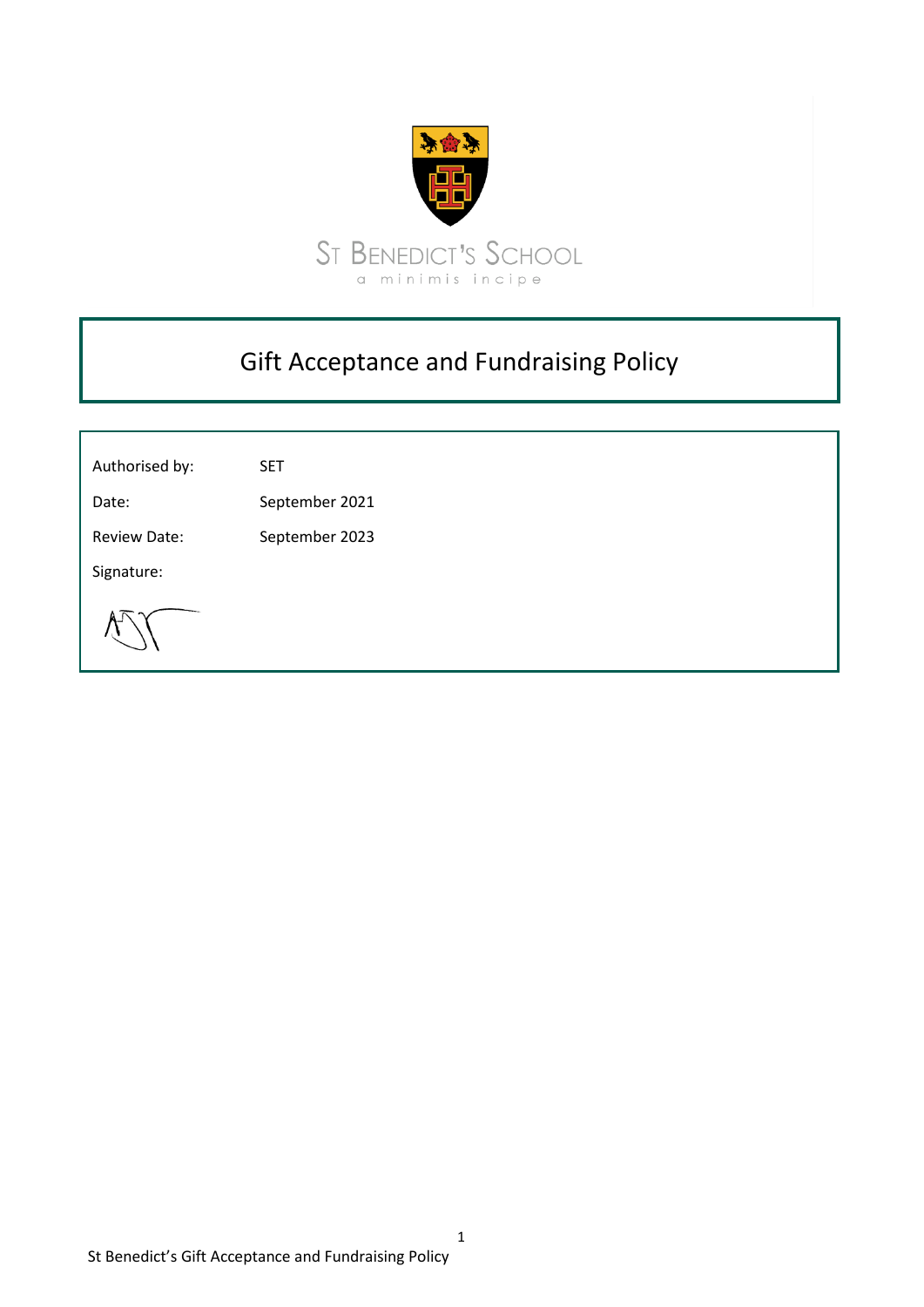# **Contents Page**

#### **PAGE**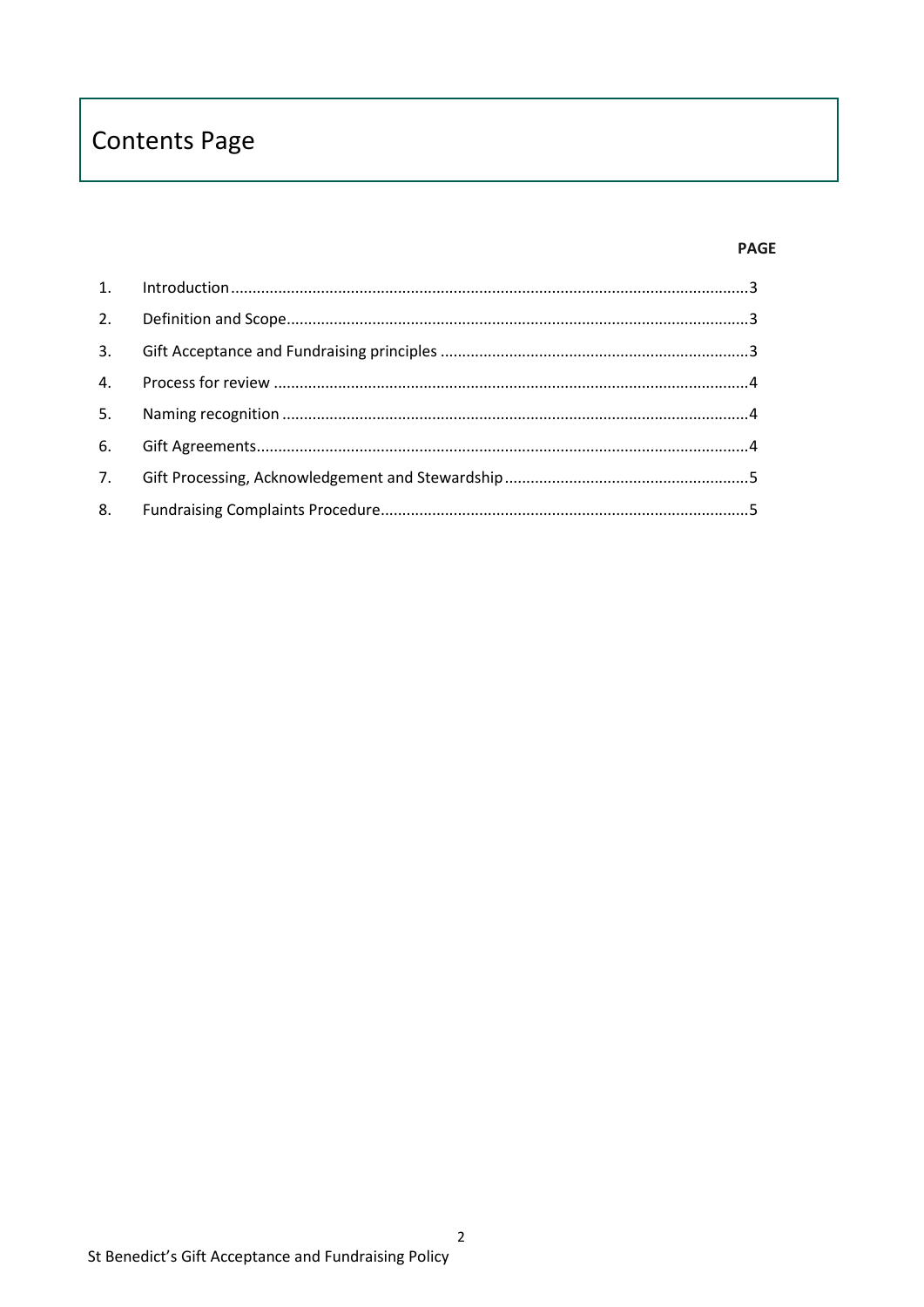## **1. Introduction**

<span id="page-2-0"></span>This document outlines St Benedict's School's policy for accepting donations and details the principles under which the School operates when undertaking its fundraising activities. St Benedict's School is a registered charity (no. 1148512), registered with the Fundraising Regulator and Institute of Development Professionals in Education.

The policy is intended for the School community and for prospective donors and their advisors, providing assurance that all donors are treated equitably, and that the School's reputation and achievements are not put at risk.

On behalf of St Benedict's and the Governors, the St Benedict's Development and Alumni Relations Office solicits gifts from individuals and corporations to help further the development of St Benedict's School.

St Benedict's will not accept donations where sources fall short of the standards determined in this document, or if a gift has been illegally or unethically obtained, or if acceptance may damage the reputation of the School.

## <span id="page-2-1"></span>**2. Definition and Scope**

This policy applies to all philanthropic donations received. A donation, or gift, is a voluntary transfer of assets by an individual or organisation, made with philanthropic intent for the benefit of St Benedict's, this includes:

- Donations received from individuals in the UK or overseas
- Donations from companies in the UK or overseas
- Donations from legacy bequests
- Grants from charitable trusts and foundations in the UK and overseas

## <span id="page-2-2"></span>**3. Gift Acceptance and Fundraising principles**

Donations are accepted and held by St Benedict's. In considering the acceptance of any donation, St Benedict's will consider if the donation is compatible with the purposes and goals outlined in all relevant policies and regulations.

St Benedict's will not accept donations which go against St Benedict's interests. Examples include:

- Do not further, or are in conflict, with St Benedict's values and mission
- Could create unacceptable liability or controversy
- Fail to meet the requirements of the Equalities Act 2010
- Violate the terms of this policy, or other policies of St Benedict's

The fundraising undertaken on behalf of St Benedict's School will:

- Be truthful
- Accurately describe the intended use of funds donated
- Adhere to applicable requirements under charity law and the Fundraising Regulator Code of Fundraising Practice.

Employees who solicit funds on behalf of the School shall adhere to these guidelines and disclose immediately to the Headmaster any conflict of interest and not solicit or accept donations for purposes inconsistent with the School's objectives.

Paid fundraisers will not be paid with finders' fee, commissions or compensation based on number of gifts received or funds raised. They will be paid by salary, and their compensation consistent with the policies and practices that apply to non-fundraising staff.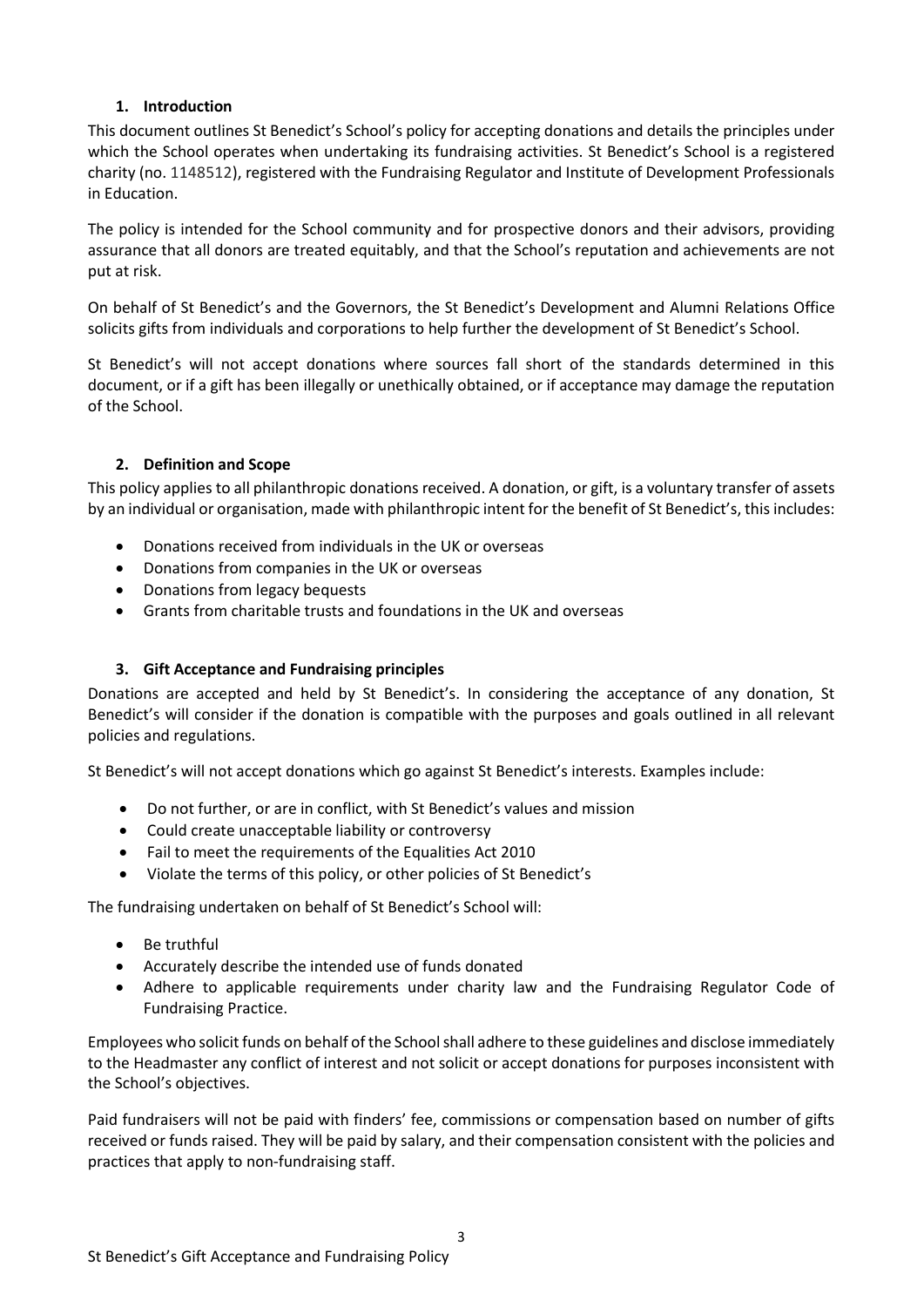## **4. Process for review**

<span id="page-3-0"></span>All donations which raise ethical concerns or have a value above £50,000 can only be accepted by the Headmaster and will be subject to due diligence, or review in relation to the acceptance of the principles above. The due diligence review will be conducted by the Development & Alumni Relations Department and presented to the Headmaster, who will seek further advice from the School's Governors, as appropriate.

In addition, under Money Laundering Regulations, St Benedict's has a responsibility to carry out due diligence checks on any amount over £10,000. This primarily applies to gifts from countries listed as high risk, requiring Enhanced Due Diligence, along with those received from individuals and organisations previously unknown to St Benedict's, and with no obvious connection to us.

Approval by the Headmaster must be obtained prior to a proposal for a donation being submitted to the potential donor, or when a donor approaches the School before negotiations with the donor can continue.

Review may also be required, where:

- Significant naming rights are attached
- The donation is not monetary (e.g. a gift of shares or property)
- The cost to the School to administer the gift is greater than the value of the gift
- The donor is not someone with whom the School wishes to be associated.
- The donation is from a country which places restrictions on its residents making overseas donations
- The donor, donor's family, or donor's friends and associates will derive undue benefit from the donation
- The donor may be in a vulnerable position and lack capacity to make a decision with regards to donating to St Benedict's.

#### <span id="page-3-1"></span>**5. Naming recognition**

Donations which involve naming will be subject to levels of approval as follows:

- Naming of any building or grounds, as part of a donor agreement, will be subject to review and approval from the Governors of the School, upon the advice of the Headmaster.
- Naming of portions of a building or a classroom, as part of a donor agreement, will be subject to review and approval from the Governors of the School, upon the advice of the Headmaster.
- Naming of any other academic position, as part of a donor agreement, will be subject to review and approval from the Governors of the School, upon the advice of the Headmaster.
- Naming of a scholarship, bursary, award or prize, as part of a donor agreement, will be subject to review and approval from the Governors of the School, upon the advice of the Headmaster.

Approval needs to be obtained before any funding announcement becomes public.

Naming may be withdrawn on the recommendation of the Headmaster where subsequent concerns regarding the source of funding, or the individual, or organisation named.

#### <span id="page-3-2"></span>**6. Gift Agreements**

For restricted gifts of over £5,000, Gift Agreements must include details of the gift, the project to be supported, fulfilment schedule (if applicable), naming rights (if applicable), relevant stewardship and recognition information. This information will be recorded on Raisers Edge under the relevant constituent profiles.

With regards to pledges, where payments surpass the project timeline, the donor will be contacted by the Development and Alumni Relations Office to discuss the future use of the remaining funds.